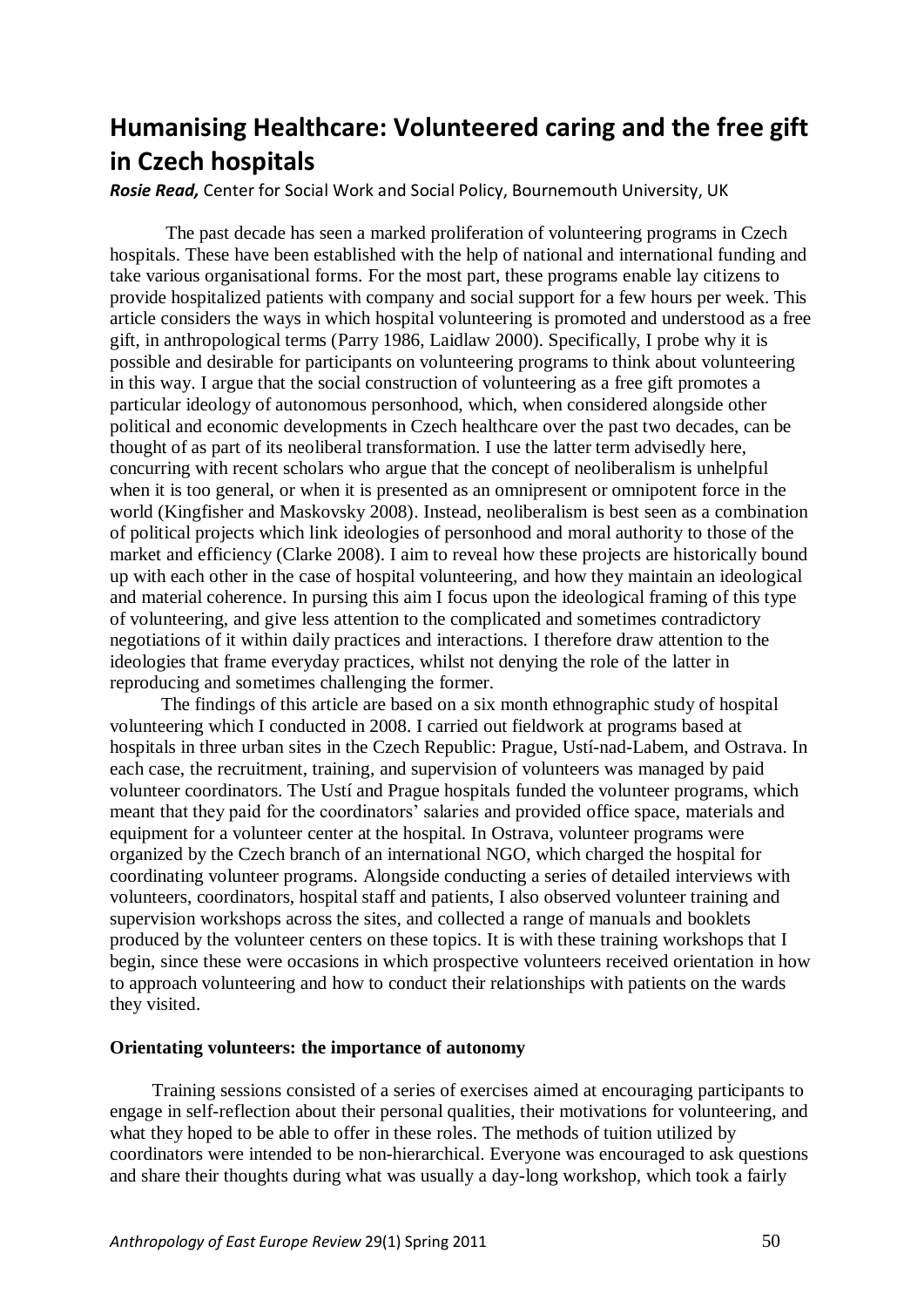standard format across the different sites. Participants began the day by sitting in a circle and introducing themselves to the group, usually by saying a few words about themselves (e.g., family circumstances, hobbies) as well as talking a little about their motivation to volunteer. Participants' accounts of the latter often varied; from wishing to gain insight about particular wards (with a view to a future career in nursing, psychology, medicine or social work), to wanting to work with certain 'deserving' categories of patients (particularly hospitalized children or the elderly), to wanting to feel useful or try out hospital volunteering, having already volunteered in another context. This range of responses was further explored in the next exercise, in which participants were invited to develop their reflections on both the benefits and risks of volunteering for 'the volunteer' in an abstract sense. Typically, participants considered these issues in pairs at first and then fed back their responses to the whole group, whilst the coordinators made notes of the key words on a clipboard. The benefits to the volunteer typically included the following: personal satisfaction, broadening horizons, gaining new experience, perfecting communication skills, reappraisal of personal values and habits, self-education/self-training, making new contacts, and gaining a different perspective on life. The risks included: powerlessness, fear of a patient dying, anxiety about misunderstanding patients or hospital staff, and personal problems getting in the way of volunteering.

An important goal of these training exercises was to orientate participants' perceptions of volunteering. Most crucially, as I have indicated, volunteering was identified by volunteers and coordinators alike as a vehicle for improving the self in various ways, particularly for expanding personal knowledge, understanding, and skills and thereby promoting greater fulfilment and self-realization. One consequence of this notion of volunteering as beginning and ending with the self is that it ruled out alternative ways of thinking about the activity. For instance, during the socialist period in Czechoslovakia, voluntary social and political participation was officially presented as an element of a more general social contract. Every citizen had an obligation to occasionally provide time and labour to "society" for free, in return for certain benefits and forms of social protection, such as free education and healthcare and guaranteed employment (Read 2010). As I have discussed elsewhere however, organizations promoting volunteering in the Czech context over the past decade have been keen to distance themselves from any association with the widely perceived "nonvoluntariness" of organized voluntary work during socialism (Read 2010). Volunteering organizations have highlighted that "genuine" volunteering is an activity which individuals choose to enter into freely, without pressure or coercion from state institutions.

Alongside benefits, the risks of volunteering were discussed extensively throughout training days. In relation to concerns about how best to relate to hospital staff, coordinators recommended that participants develop a respectful relationship with nurses and doctors on the wards they visited, for example by always signing in and out on the wards, asking for nurses' recommendations about which patients to visit, and enquiring what particular patients were physically able to do (whether they could go outside, what games they could play, etc.). They should also be attentive to daily routines on hospital wards, not impede or intervene in the work of medical staff, nor ask questions about the nature of a patient's diagnosis. Their role was to engage individual patients in conversations or activities which provided a temporary distraction and relief from the hospital environment.

Much advice was also provided to participants on how to manage the risks inherent to making relationships with patients. Prospective volunteers were urged not to become too involved in patients' personal lives and concerns, as this could lead to 'burn-out'. Volunteers needed to be clear with patients about the limits of their commitment, devote only what time they could afford to volunteering, not feel obliged to visit a particular patient more often than they would normally, simply because the patient asked them to, and not offer or accept gifts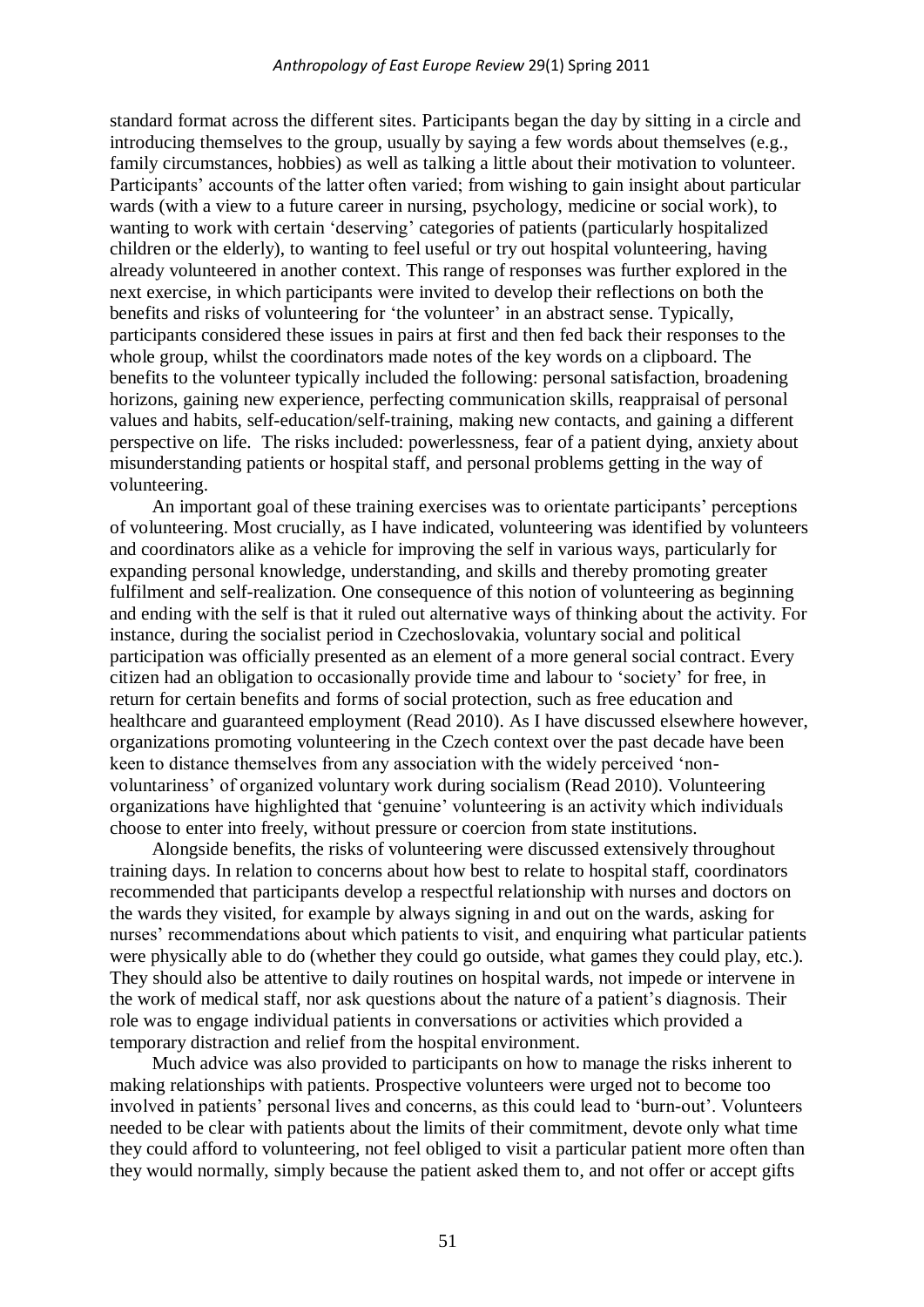or money from patients. Volunteers could also request to change the ward or patient they visited at any time if they so chose. The manual used to train volunteers in the Prague based hospital stated:

A volunteer can only attend to the patient in the moment that s/he is with them. Even though a volunteer"s activities may result in considerable familiarity with the patient's life story (the patient's past or his fears about the future)... it is important to remember that

- the volunteer is not responsible for making the patient better

- the volunteer cannot change the patient"s past or present

- the volunteer can only influence what s/he offers the patient from him/herself, and leave it to the patient to make the most of this, either now or in the future (Lékořice, undated, 8).

Potential volunteers were thereby strongly encouraged to set their own limits to their activities in terms of the times, places, and people they visited, and only to take on what was personally manageable. An incident at the Prague hospital training day further illustrates this point. The group of trainee volunteers were asked to enact a series of scenarios consisting of typical problems they might encounter whilst volunteering. One such scene consisted of two people pretending to be child patients on a children"s ward, and two others playing the volunteers who visit them. The "children" were asked to try to persuade the "volunteers" to stay longer than they had planned, and when this request was refused, to physically cling to the 'volunteers' and become increasingly upset and tearful. The task for the 'volunteers' was to negotiate their exit. During the feedback after the scenario had ended, they stated that they had found it difficult to keep the situation under their control. What excuse should they give for leaving? After some discussion amongst the group, the coordinator's advice was that volunteers should be able to leave without providing reasons or excuses. Volunteers should not threaten not to come back when patients try to persuade or manipulate them to stay, but equally, they should not make firm promises that they will come back. They should simply repeat that they need to leave, and then leave. The bottom line, she said, was that volunteers should not allow any obligations or dependencies (*závazky*) to develop in their interactions with patients.

### **Autonomous volunteers and the free gift**

This attempt to prevent the development of longer-term obligations and reciprocity between volunteers and patients can be elaborated in the light of anthropological debate on the free gift. At first glance, it may seem odd to view this activity as a free gift, given the explicit discussion of its benefits to volunteers during training days. If volunteering is truly a free gift, then shouldn"t volunteers receive nothing in return for their efforts? The problem with such a proposition is that it presupposes that there can be such a thing as a 'pure free gift". The inherent capacity of gifts to generate and transform social relationships, as observed by Mauss and many of his commentators, makes it unlikely that such a concept of free giving could exist in social relations. However, following Laidlaw (2000), I argue that the problematic existential status of the free gift need not deter us from trying to understand human endeavours to imperfectly create it in particular historical settings. In the case of volunteering, it is precisely the avoidance of ties that bind that enables volunteers to give their time and attention to patients 'freely'; that is, not simply 'without payment' but more importantly "without obligation". Volunteers were free to choose which wards they work on, the times of their visits, and (to some extent) the patients whom they visit. In principle, they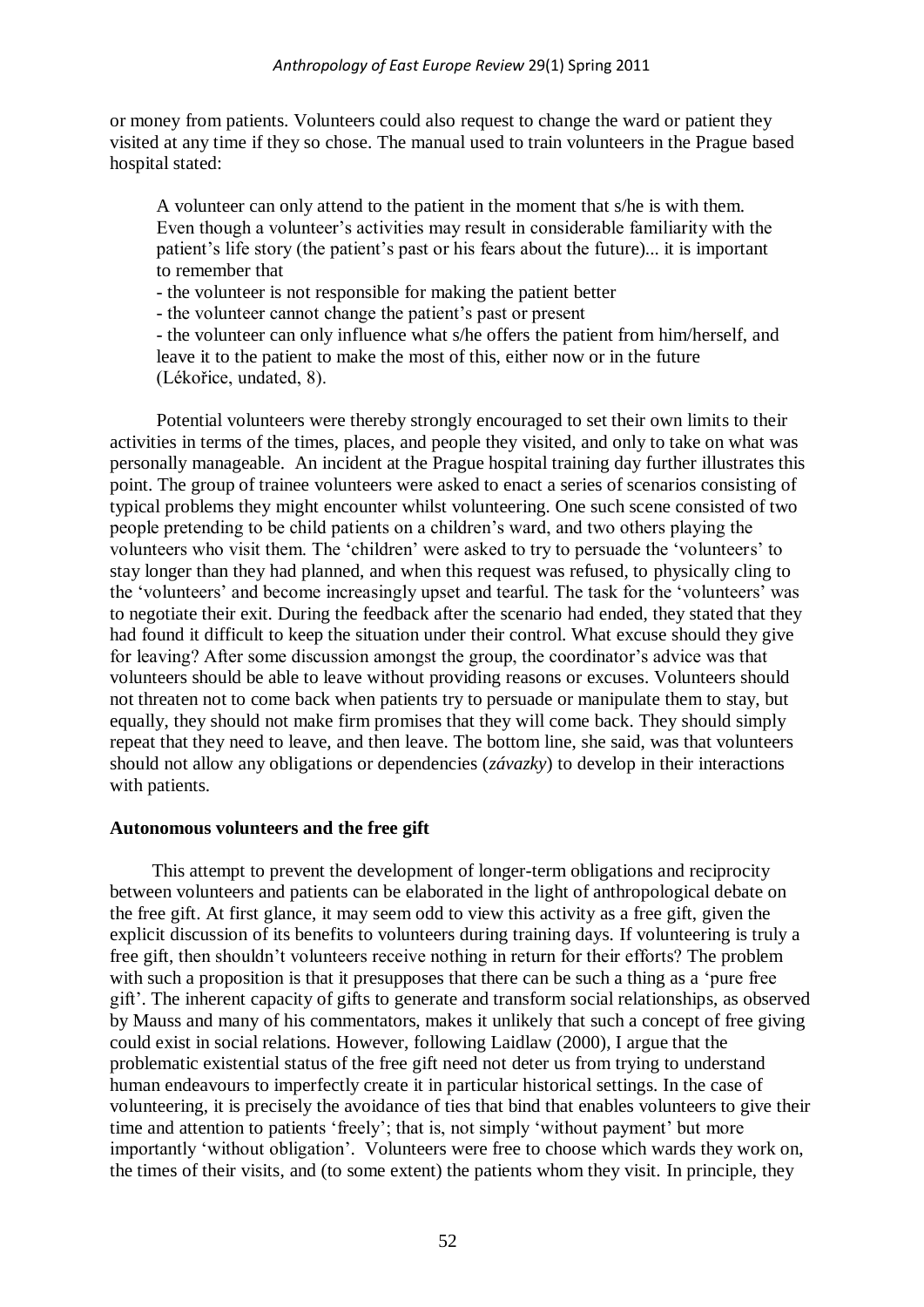entered into and opted out of relationships with patients as they wished. For some volunteers, this autonomy, which stood in marked contrast to their obligations to their children, parents, other relatives, friends, and colleagues, was key to the attraction of volunteering. For instance, Jana<sup>1</sup> and Zuzka, two young female student volunteers I interviewed who visited a geriatric ward together, contrasted volunteering with paid work on the basis that the former did not require you to be somewhere for a set period of time. They related one occasion when they had met up as usual before a planned volunteer visit, and then spontaneously decided to cancel it. They particularly enjoyed having the freedom to make this decision. Similarly, Stefan, a young man and Eva, a woman in her mid-seventies, who visited the same children"s ward, both expressed that they were glad that the hospitalized stay of children was short, which meant that even though they visited the ward on a weekly basis, it was extremely rare for them to see the same child twice. Eva commented that it made her happy to play with the children and see that they enjoyed this. In particular, she was always glad to see that patients with whom she had spent an hour or so were going home refreshed and revived. At the same time, her relationship with these children didn"t feel like a sacrifice to her, nor did it cause her anxiety or worry. She had no lasting attachment to the children beyond the two hours a week she volunteered.

There were, of course, moments when volunteers struggled to maintain this level of autonomy from patients. The care and concern volunteers felt for patients was not always compatible with sustaining relationships from which it was possible to walk away, physically or emotionally. Helena, for example, felt extremely upset when an elderly lady she had been visiting for several months died, and no one from the hospital called her to convey the sad news. Equally, Jan felt he needed a break from volunteering after several of the patients he regularly visited passed away. Even those volunteers who had shorter-term or one-off interactions with patients sometimes struggled to maintain control over the duration of a visit. Sitting with Jana and Zuzka on their visit to a geriatric ward, I watched them work hard to engage an elderly woman in conversation. Initially she seemed indifferent or reluctant to talk with us, leaving this to the patient in the next bed. After an hour, however, she became curious about the volunteers and began to ask questions enquiring into their views and knowledge on wide-ranging topics. Ignoring their polite signals that they now needed to leave, she eventually obliged them to stand up and bluntly announce that they had to go.

The view of the autonomous person emergent in volunteering discourse and practice can be seen as a component of Western individualism, which has its roots in Enlightenment thought and has taken various historical formations over the past two centuries. MacFarlane depicts individualism as "the view that society is constituted of autonomous, equal units, namely separate individuals and that such individuals are more important, ultimately, than any larger constituent group" (in Kingfisher 2002: 18). There is a large body of social science literature which considers Western personhood and individualism in its historical development and cultural specificity (see for instance Morris 1991; Strathern 1988; Spiro 1993; Pateman 1988). My purpose here, however, is not to trace how the autonomy ascribed to volunteers as persons might be historically located in philosophical debates about Western individualism. Instead I ask more prosaically, what does this formulation of personhood achieve for the subjectivities of volunteers? And how might it be seen as part of the neoliberal transformation of health care in the Czech context?

In his commentary on Mauss' essay on the gift, Parry sees the creation of a realm of free giving as arising in complex, state societies with advanced commercial sectors. In these societies, the disembedded nature of economic transactions from other social relationships helps sustain an ideological antagonism between the activities associated with commercial and non-commercial realms: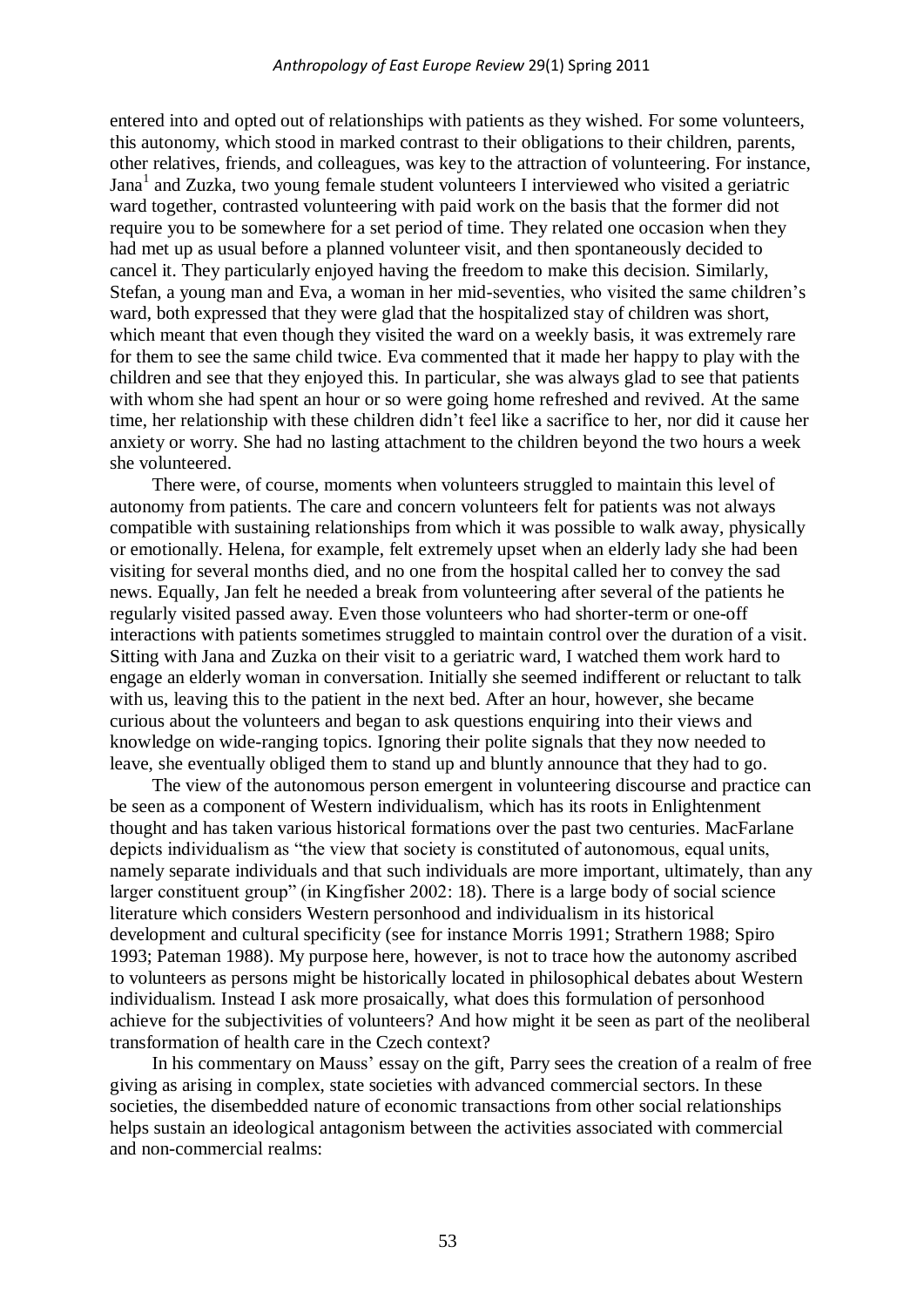Those who make free and unconstrained contracts in the market also make free and unconstrained gifts outside it. But these gifts are defined as what market relations are not altruistic, moral and loaded with emotion [Parry 1986:466].

According to Parry, it is Christianity, above all of the world religions, that has most thoroughly universalized disinterested giving as a moral requirement of all, which has in turn historically shaped the development of a separate economic sphere "where self-interest rules supreme" (1986*:*469). Following Parry, I see one of the important consequences of volunteering as helping to sustain the coherence of moral oppositions between self-interested actions on the one hand and selfless free giving on the other. Volunteers, and others linked to volunteer programs, frequently cast volunteering as selfless, moral activity which both contrasts and counter-balances other spheres of contemporary life that require either selfinterested or self-centered behavior, or which appear valueless and devoid of ethical purpose. For instance, Ana, an experienced volunteer who visited a geriatric ward, told me that she got involved in volunteering partly because her job was unfulfilling. According to her, it entailed "administration, just numbers, nothing else. I really wanted to do something meaningful, something [where I would get] an immediate reaction, or simply a feeling of being useful". Andrea, whom I met on a volunteer training day, wished to get involved in volunteering because she felt it encouraged non-materialistic values. She added that, in other areas of her personal and professional life, it was necessary for her to behave in an essentially selfish, "materialistic" way. By becoming a volunteer she hoped to restore a personal sense of balance and equilibrium between these opposing principles. On a different training day, volunteer coordinator Iveta promoted volunteering to participants by emphasising its potential to foster precisely this "balance" (*vyrovnani*) between selfish and unselfish behavior. Some healthcare professionals also cast volunteering in this light. The head nurse at one of the hospitals I focused on, who had been particularly instrumental in establishing the volunteer center and program there, described the conditions of contemporary life as hectic and stretched, making most people preoccupied with their own interests, troubles, and the need to make ends meet. In her view this made volunteers admirable people, because they were prepared to give up their time to work for the benefit of others without any direct personal reward.

The broader significance of this point is that the notion of volunteering as a free gift only becomes intelligible in relation to a wider series of historical conditions, in particular those which insist on the necessity of self-interest as an organizing principle of economic relations. This is important, because at first glance volunteer programs may appear to be somewhat marginal, consisting of a loose and transient group of people whose impact upon large scale transformations in healthcare and Czech society generally is limited. Nevertheless, I argue that volunteering both gives expression to these transformations and provides a morally coherent means of processing and constituting them. As I have already shown, the idea of volunteering as a free gift becomes ethically compelling in relation to the acknowledged self-interested character of social life outside of volunteer programs. I will now move to a discussion of volunteering as part of a series of specifically neoliberal transformations in healthcare.

#### **Volunteering and neoliberalism**

As indicated above, recent work has addressed the problematic character of neoliberalism as an analytical concept. Neoliberalism has been associated with a range of related processes, from the rise of a global capitalist class and the reach of corporate capital into new areas of life (Harvey 2005), to the dismantling of the welfare state (Kingfisher 2002), to the evolution of new forms of governing populations (Rose 1999). In spite of the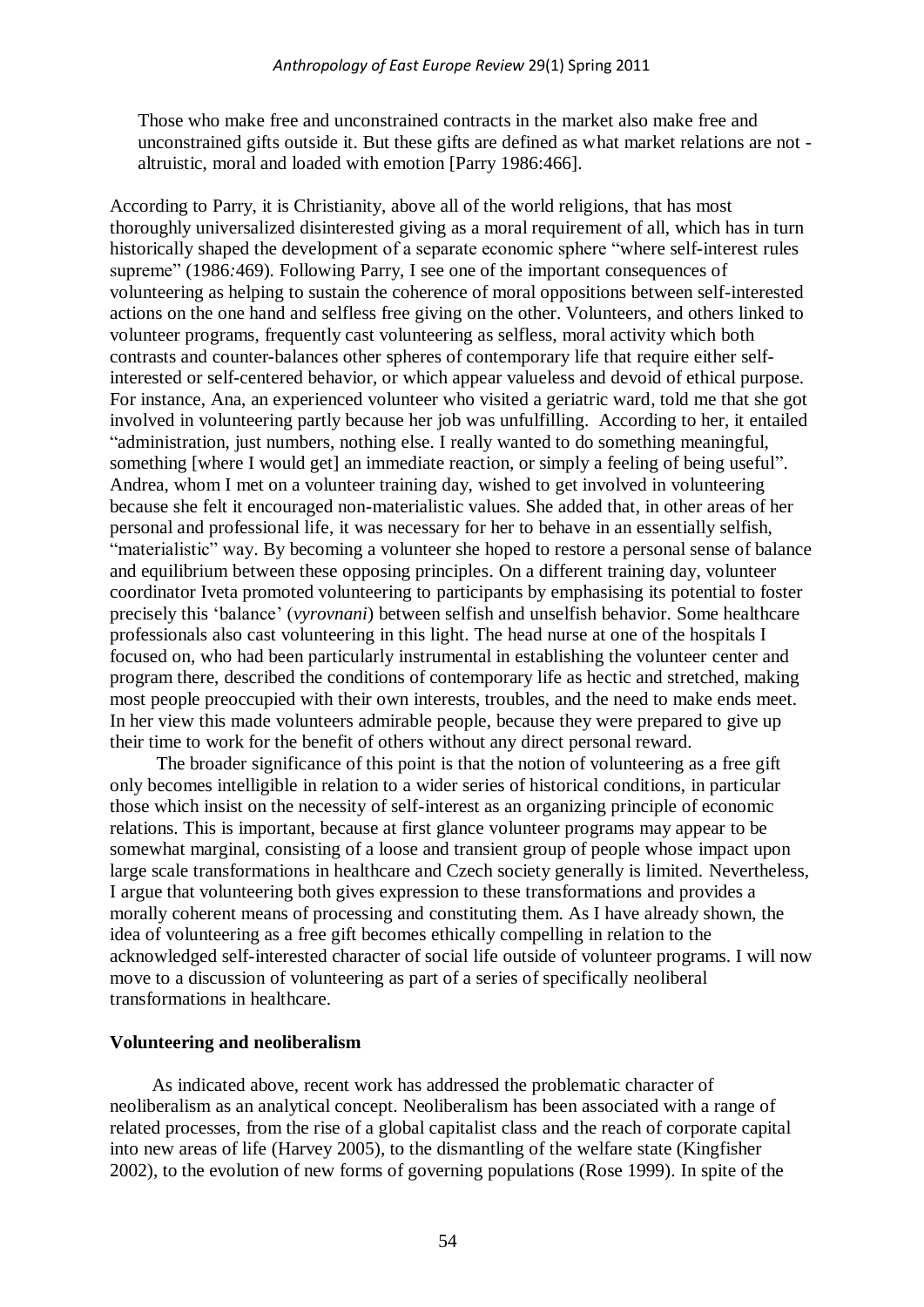extremely broad scope of these processes taken together, Clarke (2008) and Kingfisher and Maskovsky (2008) warn against the tendency to see neoliberalism everywhere, as this risks overstating its dominance and making its power rather too inevitable. Instead, they argue for the need to specify how neoliberalism emerges through its connection with other political projects in particular times and places. Clarke sees mutability and appropriation as key characteristics of neoliberal projects – the tendency to re-articulate the objectives of other political movements in neoliberal terms (Clarke 2008: 139). What, then, are these terms? Clarke identifies four elements which, *in combination*, provide neoliberalism"s coherence. These are a "logic of market rationality" which seeks to universalize market principles as a way of organizing social life; a conception of personhood which is "a model of the selfpossessed and self-possessing individual"; a framework of efficiency which "establishes norms and ways of calculating value" and lastly, the fusing together of "different forms and sites of authority" (Clarke 2008: 141). Taken individually, there is nothing especially new or neoliberal about these different elements, it is rather their combination which "marks the distinctiveness of neoliberalism, and…their co-existence that enables neoliberalism"s flexibility in processes of appropriation/articulation" (Clarke 2008: 141).

I hope to show that Clarke"s model is useful in elucidating how volunteering is connected to other processes of change in Czech healthcare over the past decade. Having already discussed at length how a notion of autonomous, self-possessing personhood is elaborated in volunteering practices, I now move to consider how this relates to the other three elements associated with neoliberalism. This entails considering Clarke"s last point first, and examining how the establishment of volunteering was part of the challenge to and reorganization of medical authority in the decade following 1989 that included significant Czech healthcare reform.

# **Fracturing medical authority?**

In describing the emergence of hospital volunteering programs, research participants depicted Czech hospitals of the recent past as closed institutions, run by medical personnel who exerted total authority. Take for instance the following description of the head nurse at one of my hospital field sites:

I think that because [Czechoslovakia] was such a closed society, this helped perpetuate the roles of dominant medic and submissive patient, or submissive client. Generally, the Czech population…was not very well educated in matters of health and health problems. So the patient was not able to assert his rights. And he didn't have any rights in Czech hospitals during totalitarianism [i.e., socialism]. There was no reason to let them [volunteers] into hospitals, to communicate with them. Why complicate the sterile daily routines? It was very simple. Visiting hours were from two to three, then they shut the doors and that was that…The main thing was that doctors and nurses didn"t want anybody to look too closely under their fingers.

The picture of healthcare in the socialist period offered here exaggerates the interests of medical professionals in keeping hospital visitors out and maintaining their authority over patients. However, this exaggeration appeared to be widely shared, as it was frequently iterated to me in the course of my field work by volunteers and healthcare staff alike. It certainly was the case during socialism that visiting hours on the wards of many hospitals were much more restricted than today, that there were fewer mechanisms by which patients could question or challenge medical judgements, and that there was no organized hospital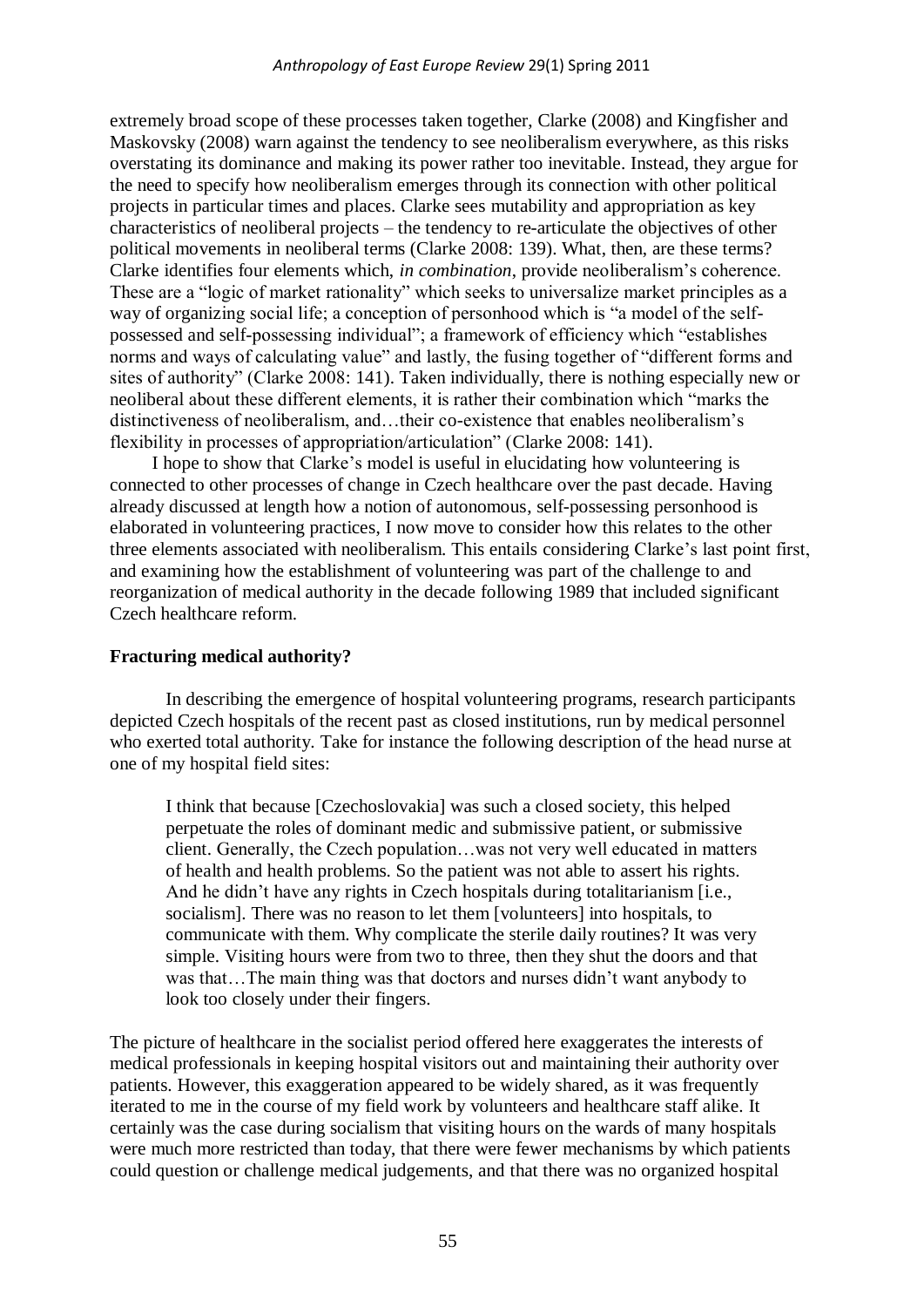volunteering programs. The decentralising reforms to healthcare structures in the early 1990s (to which I return below) were accompanied by the emergence of criticisms of established medical practices from a range of quarters (see also Read 2007, 2010, 2011). One such criticism was that long-term hospitalized patients required more social support and connection to the "normal outside world". The first formal volunteering program to be established in the Czech Republic was set up precisely to meet this need. Volunteers were brought onto a large children"s oncology ward in a major Prague hospital to engage young patients in painting, drawing, singing, and games. Teresa Pavlova, a pediatrician who had been hired by the director of the ward to improve the social and psychological support of its patients, described how she sought to integrate volunteers into the daily functioning of the ward:

I was looking for a space for volunteers, where they wouldn"t get in the way...where they wouldn"t interrupt medical procedures…it is important that hospital staff are convinced...that a volunteer will not compete with them, or take their work from them, or interfere with their activities.

Clarke"s identification of a fusion of different forms of authority in neoliberal projects illuminates the shifts I am describing here. The introduction of volunteering in hospitals complicated the previously established authority of doctors and nurses. Volunteer programs were often imposed on wards by senior hospital management, in the process encountering various degrees of objection and resistance from frontline staff. Their introduction required doctors and nurses not merely to recognize additional patient needs (for social activities and support) which they could not meet in context of their normal duties, but moreover to accept the entrance of lay citizens onto wards to work directly with patients; volunteers who would remain outside existing staff hierarchies and be accountable not to them, but to volunteer coordinators. Some nurses I spoke to acknowledged the uncertainty they had initially felt about this transformation, not simply because people from the "outside world" would see 'under their fingers' as in the head nurse's quote above, but also because of their concerns about patient confidentiality and the safety of both patients and staff. Volunteer training has evolved to address these concerns and to delineate the areas of authority and expertise pertaining to medical professionals on the one hand, and volunteers on the other. As mentioned above, volunteers were urged not to interfere in the daily routines of hospital wards, nor to intervene or even ask about a patient's diagnosis. At the same time, it was also emphasized to them that they should not allow themselves to be pressured to undertake activities normally carried out by nurses (e.g., feeding or washing patients), nor feel under any obligation to work on a ward because staff there indicated that their help was needed.

Through these careful delineations of areas of responsibility, doctors and nurses have had the presence of volunteers thrust upon them in ways which fracture and diversify earlier structures of authority. Yet, informally, they maintain the upper hand. Volunteers and coordinators rely on cooperative hospital personnel for access to patients. Nurses retain the ability to identify appropriate patients for volunteers to visit, and I witnessed and heard of many occasions in which volunteers arrived on wards only to be told that "there is no one here for you" by staff on duty. Whilst there is usually a member of staff whose role includes acting as a point of contact for volunteers, that person may or may not be on duty when volunteers visit, and his or her colleagues can block volunteers" access by claiming to be unaware of any messages or instructions for volunteers, or even ignorance of the volunteering program altogether. Some volunteers described to me how hard they had to work to gain the trust of staff, and show them that their visits had a positive impact on patients" wellbeing.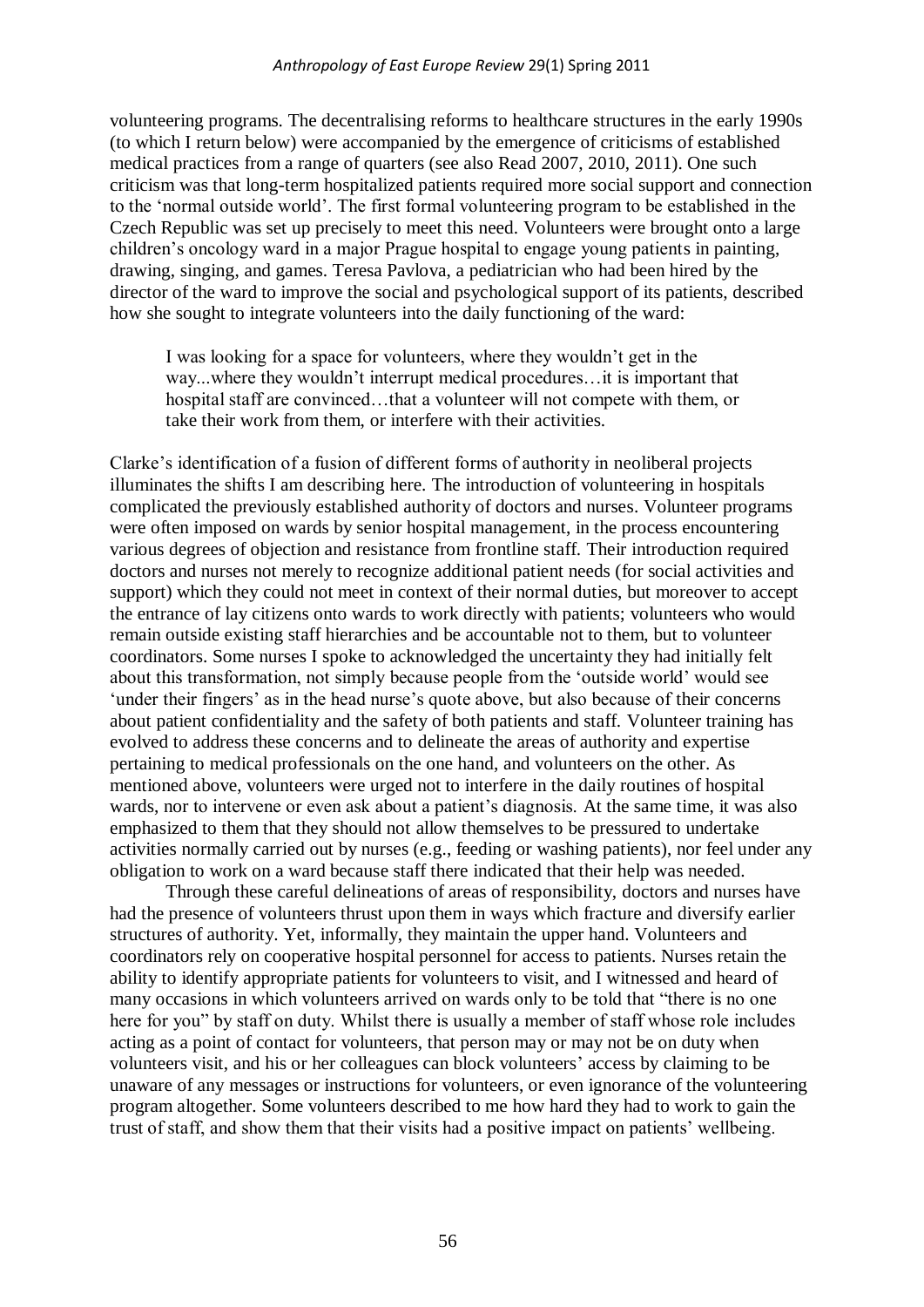#### **Healthcare, markets and efficiency**

I take together Clarke"s remaining two points in considering the location of volunteering within the broader post-1989 reforms to Czech healthcare. As I have elaborated elsewhere, these reforms entailed the introduction of quasi market mechanisms to what was, during socialism, a highly centralized set of organizations offering health services which were funded directly and exclusively from tax revenues (see Read 2007, 2010). There were three key elements to the reforms. Firstly, healthcare provision was to be decentralized; hospitals, clinics and other providers were provided with significant autonomy from local and regional health authorities, such as the ability to manage their own budgets. Secondly, health services were to be funded from health insurance companies, who paid for them on a fee for service basis, thereby reinforcing a market-imitating separation between the payers and the providers of health services. Thirdly, patients were to be treated as consumers, endowed with the individual freedom to choose their own doctor and the right of direct access to specialists. Since these radical transformations to Czech healthcare were pushed through in the early 1990s, there have been a series of further waves of reform, perhaps most notably to the health insurance system.<sup>2</sup>

Nevertheless, the key principles of the early 1990s reforms remain in place in the present. In these transformed conditions, hospital directors and senior management faced contradictory sets of pressures. On the one hand, there have been new demands for changes and improvements to the quality of patient care their institutions provided, as I have already alluded to above. Patients were now consumers of health services, and could (at least in theory) choose the hospital in which to be treated, with direct consequences for "competitor" hospital funding in the fee for service system. On the other, directors were charged with keeping a tighter rein on their budgets and controlling costs. Pressure in this area has increased further in recent years, as some Czech hospitals have been transformed into shareholder run companies (*akciové společnosti*). In these circumstances, hospital directors have become increasingly open to working with NGOs to establish volunteering programs (in spite of opposition from their own staff in many cases), because these programs provide a means of improving patient care without incurring greater costs.

To provide an instance of this process, I return to the head nurse who played an important role in establishing the volunteering program at the Prague hospital where I conducted research. She described to me how she had long supported volunteering before the program formally began, but faced opposition from colleagues and lack of support from her boss, the hospital director at the time. Nevertheless she felt that, on certain wards, there was a distinct need for forms of care and support which doctors and nurses were unable to provide, particularly in a context in which there was (and still is) a nationwide shortage of nursing staff. This need was most acute on the children"s neurology ward, where patients were hospitalized for long periods of time and lacked activity. In response to this need, she began to employ a play therapist on that ward, which made a significant improvement to patients' well being. After some time, she began to push for a budget to employ such therapists elsewhere, particularly on the geriatric ward, which also accommodated long-term patients. However, as the costs of employing these therapists began to increase and become less palatable to senior colleagues, she raised again the possibility of a hospital volunteering program, which this time received renewed support. As she described, "In these circumstances the money for an office and a [volunteer] coordinator raised no objection, because next to the cost of the annual salary of ten therapists, this was peanuts."

It was also agreed that the hospital would support the formation of an NGO based at the volunteer center, which would be eligible to apply for external funding to further develop volunteering activities and projects. Hospital volunteering thus becomes both possible and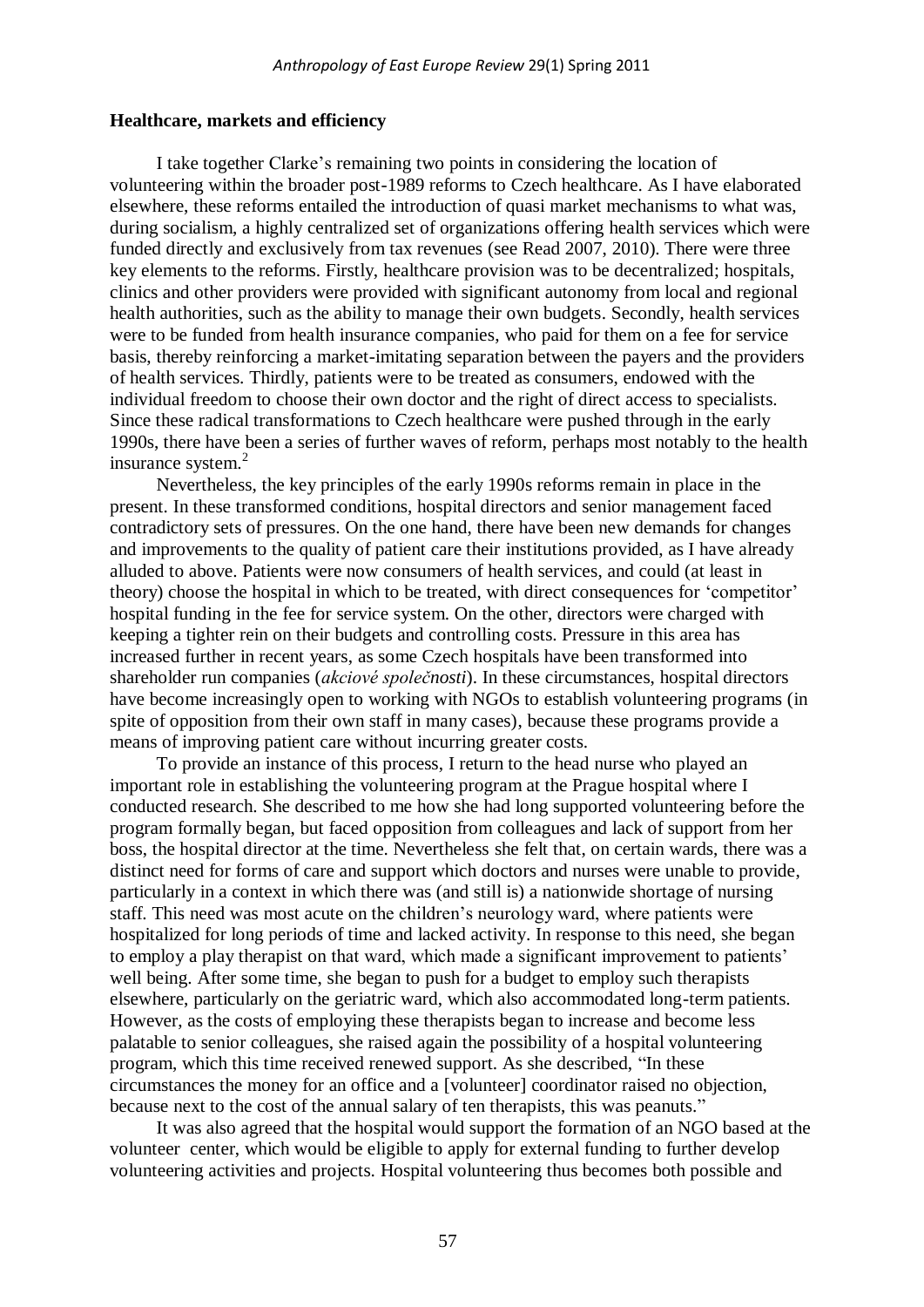desirable in the context of the contradictory pressures created by the quasi market of health services, and the calculating models of efficient cost-containment employed by hospital management to juggle pressures and maintain their position within this system. Volunteer centers, for their own part, help sustain these forms of evaluating efficiency by keeping close records of the number of "volunteer hours" contributed annually (via signing in and out books kept on hospital wards where volunteering takes place). This enables the centers to quantify the overall impact of their programs on patient care, and thereby justify the need for, and impact of, volunteer programs to managers, patients, volunteers, and the broader public.

## **Conclusion**

In considering this last point, we might recall Parry"s insight on the interdependency of the spheres of self-interested exchange and disinterested giving. We have seen this interdependency recur at various structural levels in the case of Czech hospital volunteering. Individual volunteers become attracted to volunteering as a way of temporarily escaping from (and thereby finding a "balance" with) the self-centeredness, consumerism, and materialism of modern existence. Hospital managers praise the moral virtue of volunteers' disinterested giving on the one hand and view it highly instrumentally on the other as a low-cost way of adding 'value' to patient care in a quasi competitive market for hospital services. These processes take specifically neoliberal form in their relation to (and reliance upon) two other conditions. The free gift of volunteers" service requires the perpetuation, in volunteer training and supervision, of an ideology of autonomous personhood. It is the very autonomy of the (unpaid, non-medically trained) volunteers which fractured and complicated structures of authority and accountability on hospital wards.

# **References**

1

- Clarke, J. 2008. Living With/in and Without Neoliberalism. Focaal European Jouranl of Anthropology 51, pp.135-47.
- Harvey, D. 2005. A Brief History of Neoliberalism. Oxford: Oxford University Press.
- Kingfisher, C. 2002. Part One. The Big Picture: Globalization, Neoliberalism, and the Feminization of Poverty, in Kingfisher, C. ed., Western Welfare in Decline. Globalization and Women"s Poverty, Philadelphia: University of Pennsylvania Press, pp.3-61.
- Kingfisher, C. and Maskovsky, J., 2008. Introduction. The Limits of Neoliberalism. Critique of Anthropology 28, 2, pp.115-126.

 $<sup>1</sup>$  I use pseudonyms throughout the article in referring to individual research participants.</sup>

 $2$  Prior to 1991, health services were free for all national citizens and funded from taxation revenues. In 1991, the General Health Insurance Act led to the creation of a series of non-profit health insurance companies. Hospitals, clinics, and other health providers form contracts with health insurance companies and claim reimbursement from them on a fee-per-service basis. During the mid-1990s the number of health insurance companies rapidly increased to 27, until further government reforms reduced the number to nine by 2000. Health insurance is compulsory, but funded from a combination of contributions from individuals, employers, and the state.